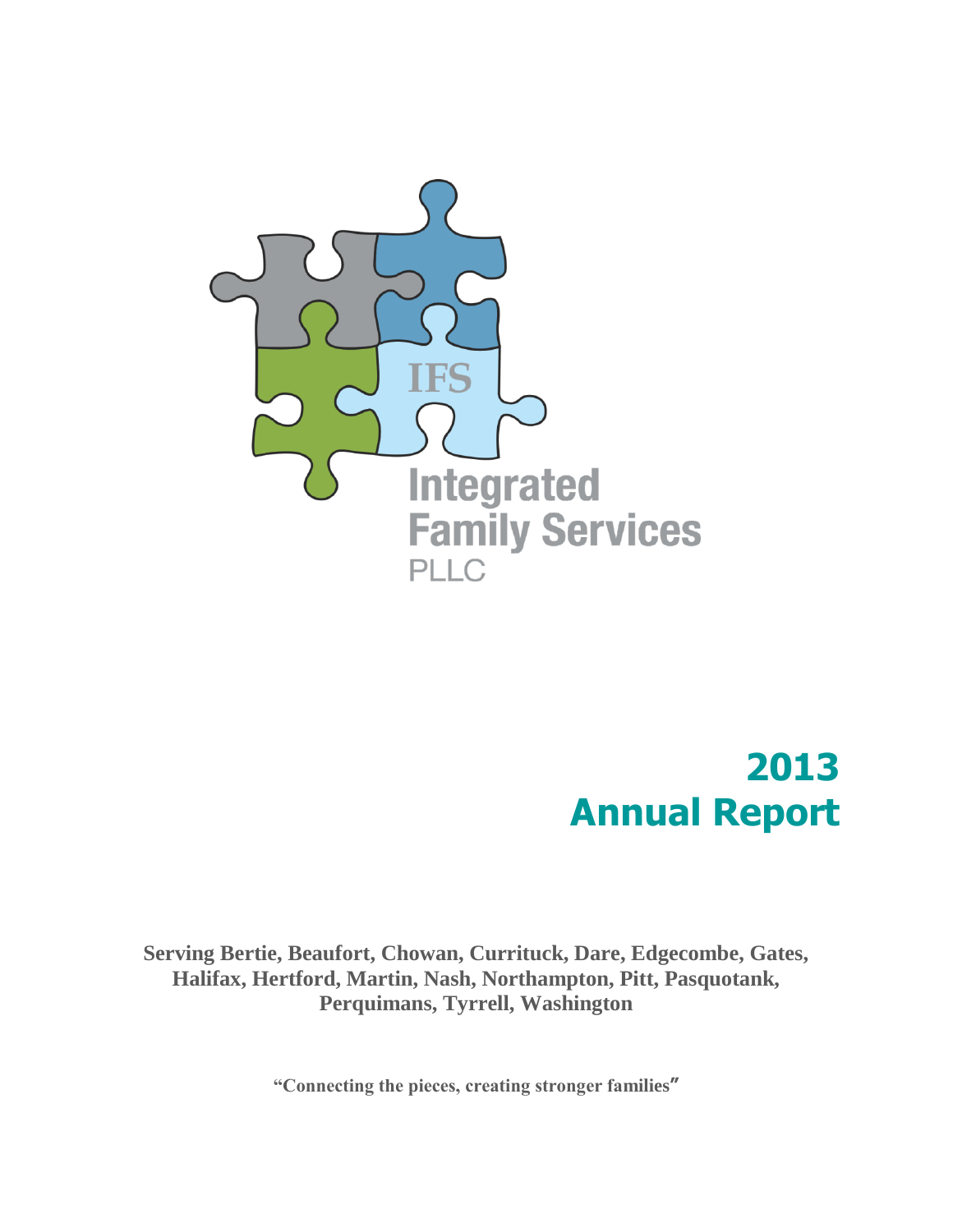### **Owners**

#### **Anthony J. Manley-Rook MSW, LCSW, ACSW, LCAS, CSI**

Mr. Manley-Rook works in the capacity of the Administrative Director of Integrated Family Services, PLLC. He has more than 17 years of experience in treating children and adults with emotional, behavioral, and substance addiction disorders. He received a Bachelor of Science degree in Criminal Justice, a Bachelor of Social Work degree and a Master of Social Work degree from East Carolina University.

#### **Natasha C. Holley MSW, LCSW, LCAS, CSI**

Ms. Holley works in the capacity of the Clinical Director at Integrated Family Services, PLLC. She has several years of experience treating children and adults emotional, behavioral, and substance addiction disorders. She received a Bachelor of Science degree in Social Work from Elizabeth City State University and a Master of Social Work degree from East Carolina University.

# **Vision**

*Integrated Family Services, PLLC* is to be a unified and innovative organization that leads the state of North Carolina in offering the most comprehensive diagnosis, therapy and care management possible in support of a normal, safer and healthier life for all families.

#### **Mission**

The mission of *Integrated Family Services, PLLC* is to assess, coordinate, monitor and provide a wide variety of comprehensive mental health services in a manner that promotes dignity, respect and empowerment to all consumers.

### **Values**

*Integrity* – We base our working relationships upon mutual trust, respect and unyielding integrity. We recognize that the reputation of Integrated Family Services is rooted in the sincere and ethical treatment of our clients and each other.

*Teamwork* – We value results that are achieved through joint efforts. We approach our work as a team focused on constructing an encouraging work environment that produces superior quality results for our clients.

*Diversity* – We value the individual differences and contributions of each member our organization. We embrace progressiveness, creativity, and the ability to adapt to change. We believe each associate is an essential and important resource.

*Commitment to Excellence* – We set high standards for quality in our work and hold ourselves accountable. We strive for continuous improvement and seek to use innovation and cutting-edge technology to work effectively among ourselves and with our clients.

*Service* – We value our role as a service provider to eastern North Carolina and seek to be approachable, compassionate and precise in the delivery of our services.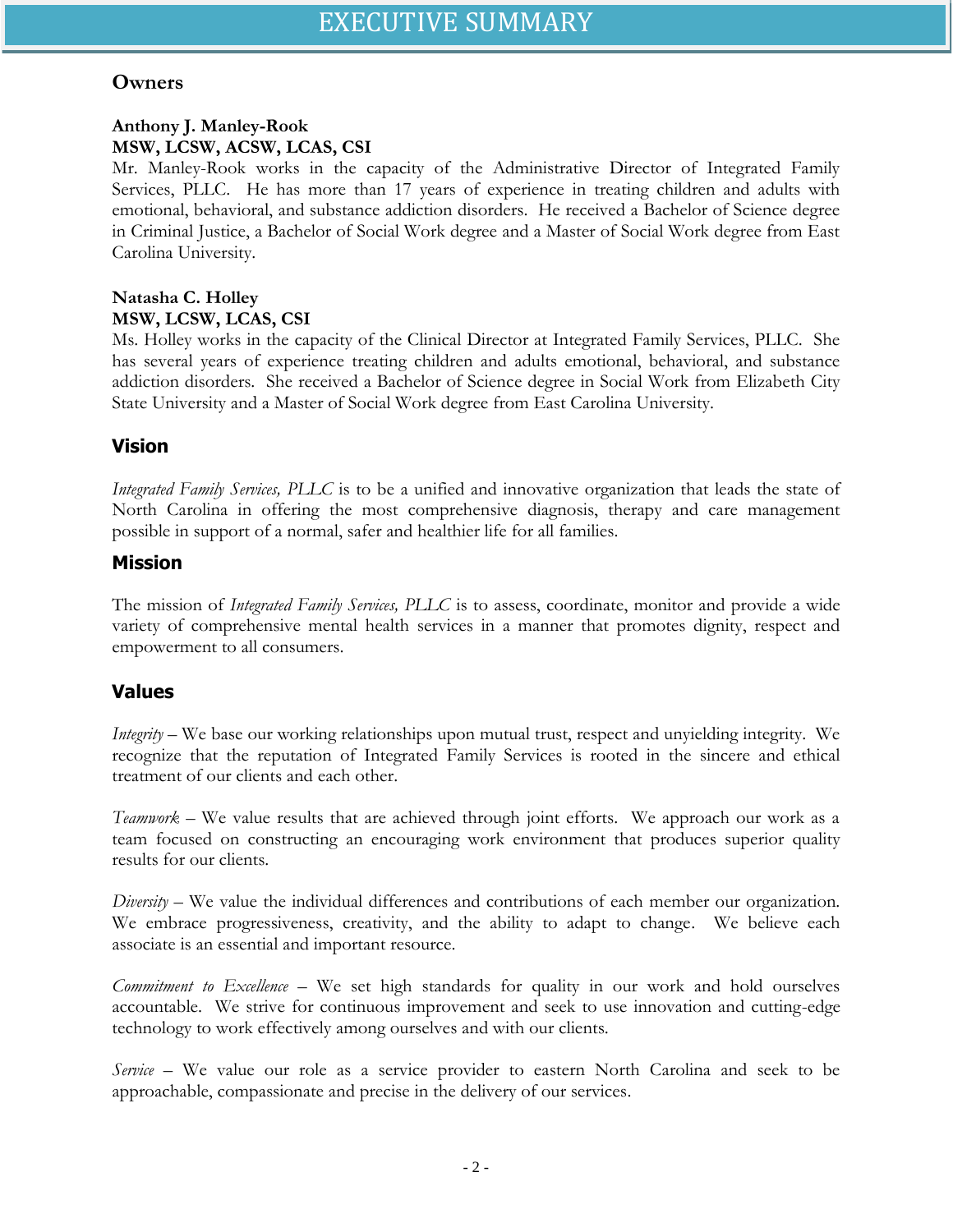- $\leftarrow$  Celebrated 10<sup>th</sup> anniversary on February 26, 2013.
- Implemented an array of community services projects to include: sponsoring a Jackie Roberson Little Baseball team, participation in the Northampton County Relay for Life, adopting a highway in Greenville, toy drive for local department of social services, and can food and paper products drives for multiple non-profit organizations.
- New Beginnings of Ahoskie as a subsidiary of Integrated Family Services added Alcohol Drug Education Training School (ADETS) to the service array.
- $\overline{\phantom{a} \overline{\phantom{a}}}$  Rural Initiatives Changing Communities Everyday (RICCE) the non-profit subsidiary of Integrated Family Services now provides Domestic Offenders Groups in Hertford and Northampton counties.
- $\overline{\phantom{a}}$  Added night clinic in the Ahoskie location.
- In an effort to remove the accessibility barriers and increase the capacity to serve community, the Ahoskie clinical and Administrative offices combined in one larger facility: 312-B South Academy Street.
- $\downarrow$  Implemented Wellness Groups in the Greenville location.
- $\overline{\phantom{a}}$  Added Quotient Testing in the Greenville office which is a series of performance tasks and psychological tests that can help in the process of identifying attention deficit disorder symptoms and diagnosing ADHD.
- $\overline{\phantom{a}}$  Three interns completed practicum and internship.
- Signed a Memorandum of Agreement to provide behavioral health consultations to Martin County Community Actions Head Start programs for the 2013-2014 school year.
- Maintained continued partnership with Department of Juvenile Justice in District 6 B through the Juvenile Justice Treatment Continuum.
- ↓ Certified as an Intensive Alternative Family Treatment (IAFT) provider.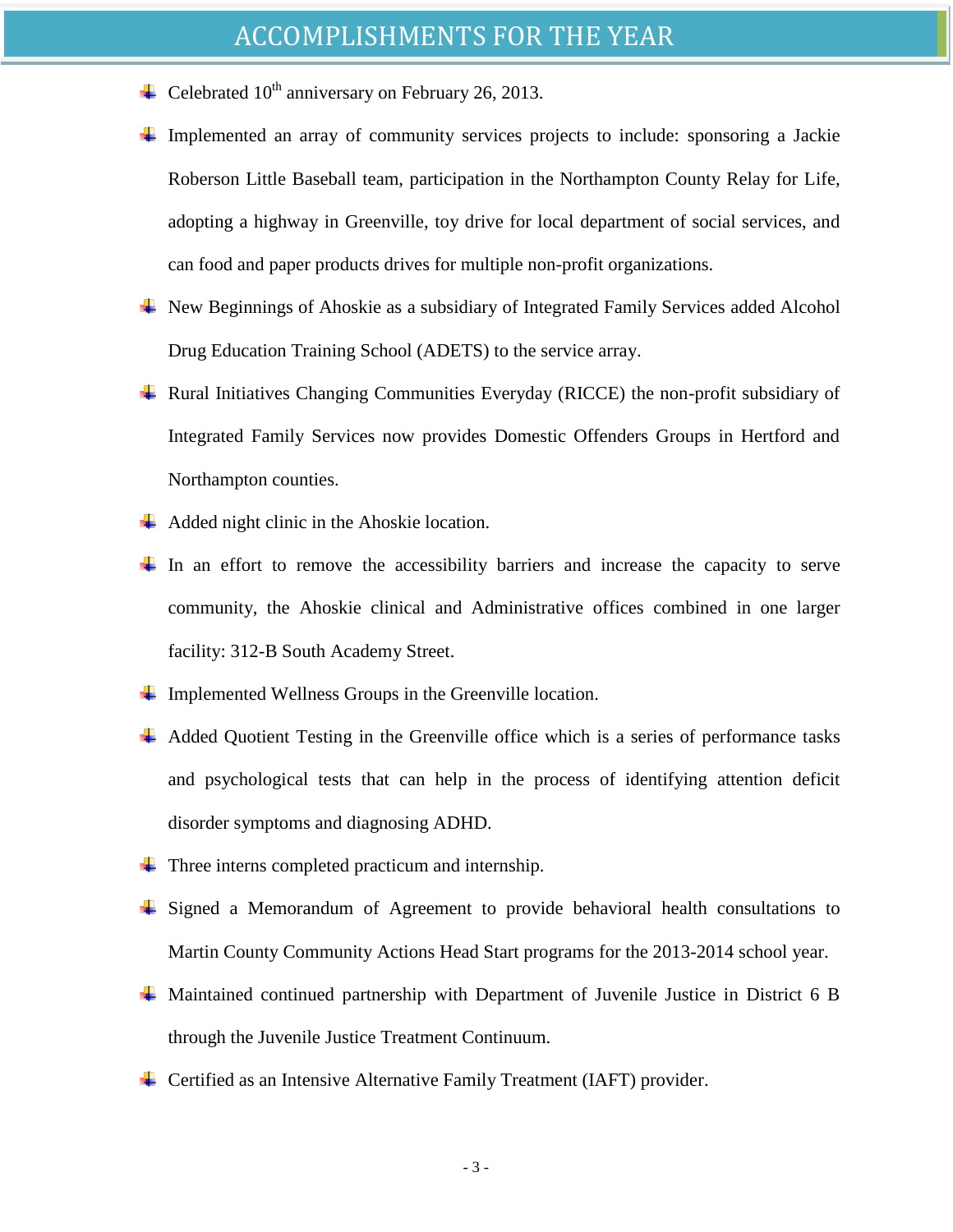# ACCOMPLISHMENT FOR THE YEAR

- Awarded a contract by East Carolina Behavior Health LME/MCO to provide school based therapy for Bertie and Hertford County Schools for the 2013-2014 school year.
- $\overline{\phantom{a} \bullet}$  Facilitated workshops in the local middle schools on bullying, drug prevention, parenting and signs of suicide.
- $\overline{\phantom{a} \bullet}$  Provided mental health and/or substance abuse services to 2773 persons.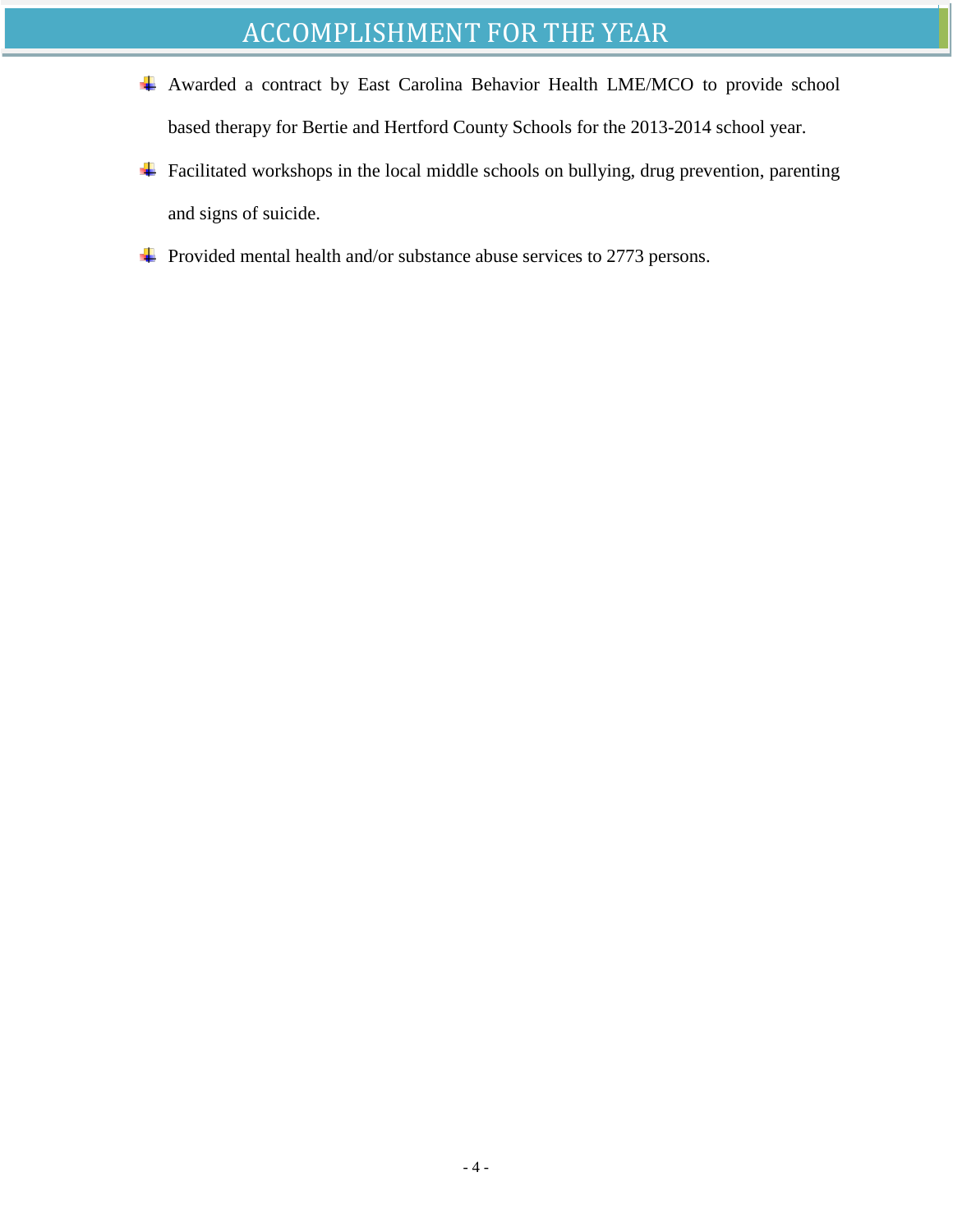## **Rural Initiatives Changing Communities Everyday, Inc. (RICCE)**

RICCE, Inc. is a locally owned and operated 501 (c)(3) non -profit, whose mission is to provide multi-faceted and integrated health services to members of our rural communities through advocacy, education and service

# **Alcohol Drug Education Training School (ADETS)**

The Alcohol Drug Education Traffic School (ADETS) an educational program for someone with a DWI conviction. This program is for people who don't have an identified substance use disorder but may be at risk for these disorders.

PRIME for Life is the educational program used in all the ADETS in North Carolina. The program's goal is prevention of any type of alcohol or drug problem and the health problems these lead to.

# **Intensive Alternative Family Treatment (IAFT)**

Children and adolescents who may meet the requirements for Level III or higher services can be served by IAFT. This service is an option for children who have had difficulty with past treatment options and who have significant behavioral and emotional challenges or are at-risk for hospitalization or group home placement. Integrated Family Services will utilize highly trained professional parents that have been licensed as Therapeutic Foster Homes. In addition to receiving treatment in a nurturing and structured family environment the children and adolescents will be linked with psychiatric services, outpatient services, crisis intervention, case management, and skill building.

#### **Therapeutic Foster and Family Foster Care**

Therapeutic Family Services (TFS) provides services and supports for a child with a principal diagnosis of mental illness or serious emotional and behavioral disorders or substance-related disorders, and who may also have co-occurring disorders including developmental disabilities. TFS are not for a child with a sole developmental disability. This service is available for children to age 18, or if eligible for Medicaid to age 21, and to age 19 for Health Choice. TFS must be delivered by a child placing agency licensed by the N.C. Division of Social Services. TFS provides a structured, supervised therapeutic milieu in a family environment with one or two foster parent(s). This TFS family is licensed by the Division of Social Services (DSS) and provides TFS under the direction of and supervision of the Licensed Child Placing Agency. The TFS family facilitates and strengthens the development of skill acquisition and use of interventions and supports that address therapeutic treatment, prevention, recovery, and behavior change consistent with age and development for each child served. TFS services are necessary to assist the child in improving and maintaining functioning across life domains. Skill acquisition in this setting will promote permanency placement for the child with his/her parents, relatives, a guardianship arrangement, an adoptive placement with the TFS family or another adoptive family, or an independent living arrangement.

Therapeutic Foster Services are strength-based, support developmentally and functionally appropriate positive behavioral interventions, and work to sustain and improve resiliency factors in the child necessary for recovery. This service is built on the TFS family promoting trust by engaging the child and affirming each child's sense of self and regulation of emotions in relation to self and others.

Services and supports provided by the Therapeutic Family Services family include: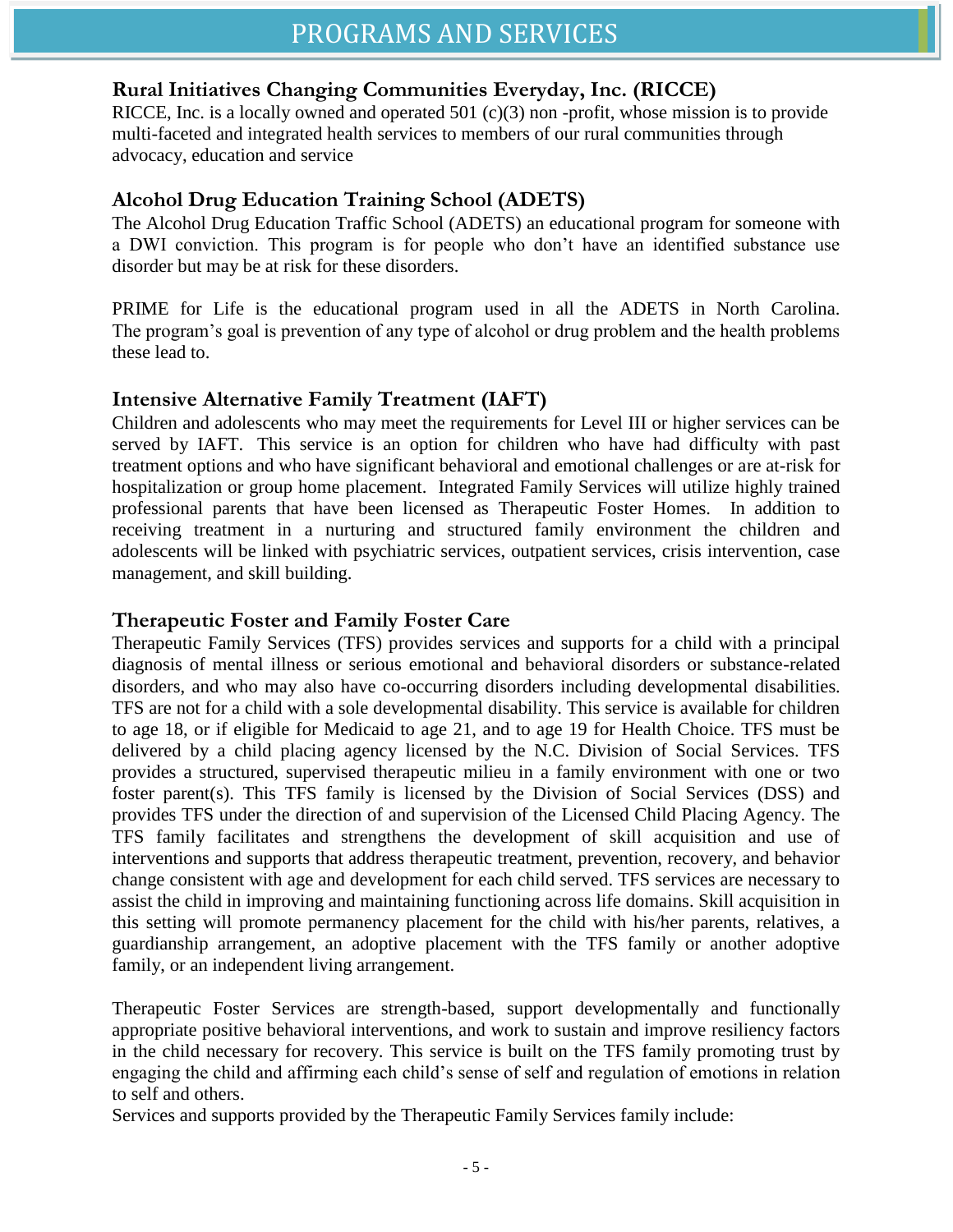- Interventions to build on each child's strengths for healthy developmental growth across life domains.
- Interventions to increase the child's knowledge of self in relation to others and improve healthy role development and social skills in order to function successfully within the family setting, the community, and the schools.
- On-going structured behavioral interventions that include, but are not limited to, clear and consistent communication; limit setting within the structure of daily living, and opportunity for healthy peer interaction, positive role modeling in all social contexts, problem solving, emotional regulation, anger management and conflict resolution.
- Interventions to develop healthy independent living skills.
- Interventions to improve and support the child's understanding of their health, mental health and substance related disorder.
- Interventions to improve functioning in life domains and self-management skills in coordination with the child's medical and behavioral health providers.

### **Intensive in Home Services**

Intensive in-home (IIH) service is a time-limited, intensive child and family intervention based on the clinical needs of the youth (through age of 20 for Medicaid-funded service and through the age of 17 for state-funded services). The service is intended to:

- 1. reduce presenting psychiatric or substance abuse symptoms,
- 2. provide first responder intervention to diffuse current crisis,
- 3. ensure linkage to community services and resources, and
- 4. prevent out-of-home placement for the child.

IIH services are authorized for one individual child in the family; the parent/caregiver must be an active participant in the treatment. The team provides individualized services that are developed in full partnership with the family. The team service includes a variety of interventions that are available 24 hours a day, 7 days a week, 365 days a year and are delivered by the IIH staff, who maintain contact and intervene as one organizational unit. IIH services are provided through a team approach; however, discrete interventions may be delivered by any one or more team members as clinically indicated.

#### **Outpatient therapy (individual, family, and group)**

Outpatient treatment is designed to meet the clinically significant behavioral or psychological symptoms or patterns that have been identified as treatment needs for a recipient. It is provided through scheduled therapeutic treatment sessions and may be provided to individuals, families, or groups in various settings.

Individuals providing this service must have a Master's Degree and are licensed in the state of North Carolina in the appropriate behavioral health discipline.

#### **Comprehensive Clinical Assessment**

A Comprehensive Clinical Assessment is an intensive clinical and functional face-to-face evaluation of a consumer's mental health, developmental disability, or substance abuse condition to develop a report and treatment recommendations.

This service can be provided in any location and is conducted by a team comprised of a licensed psychiatrist or psychologist and a licensed therapist. The assessment is the primary process by which a determination is made regarding target population criteria and eligibility for enhanced benefits services.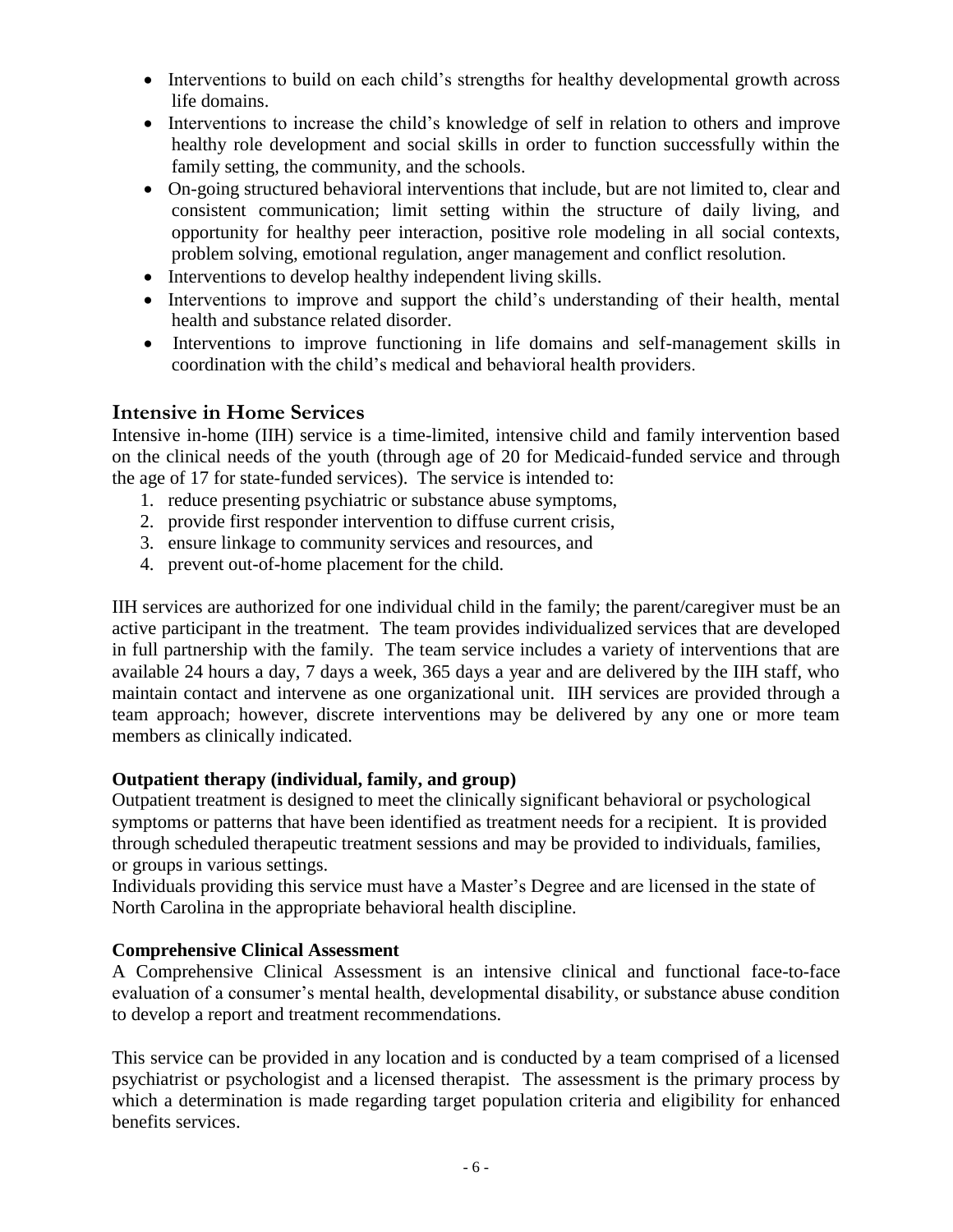#### **Psychiatric Services**

Psychiatric care provided by a Psychiatrist to assess the individual's symptoms and determine a diagnosis, and appropriate plan for treatment. The Psychiatrist may recommend medications as part of the treatment and will prescribe and monitor the effectiveness of the individual's medication regimen.

#### **Mobile Crisis Management Services**

Mobile crisis services involve all support, and treatment necessary to provide integrated crisis response, crisis stabilization interventions, and crisis presentation activities 24 hours a day/7 days a week. Crisis intervention services are provided at any location in the community to reduce barriers to service delivery.

Services can be provided in the following Beaufort, Bertie, Camden, Chowan, Currituck, Date, Gates, Hertford, Hyde, Martin, Northampton, Pasquotank, Perquimans, Pitt, Tyrrell, and Washington. The service cannot be provided without consent for treatment or for transportation only.

#### **Juvenile Justice Treatment Continuum (JJTC): A Partnership with Department of Juvenile Justice Delinquent and Prevention (DJJDP)**

IFS have been selected by the Department of Juvenile Justice Delinquent and Prevention (DJJDP) to provide mental health and substance abuse services. This is a comprehensive arrangement. The process includes arranging an appointment within 7 days of the receipt of the referrals for the individual and provides the court counselor and a copy of the completed assessment within 14 days of the referral date. Upon completion of the comprehensive clinical assessment, the individual is linked with either of the following services that best meets their needs: outpatient therapy, intensive in home services, or psychiatric services. The DJJDP, Integrated Family Services, and restorative justice work as a team to coordinate treatment planning for the individual.

#### **New Beginnings of Ahoskie**

In North Carolina, people convicted of DWI must get a substance abuse assessment. Then they must complete either an education or treatment program. The Division of Mental Health, Developmental Disabilities and Substance Abuse Services have oversight of this process.

To get ones driver's license re-instated after it is revoked because of a DWI, the individual must have completed a Substance Abuse Assessment and completed whatever steps recommended by the assessment.

All assessments must be conducted in person by a qualified or certified substance abuse professional. Assessments must follow American Society of Addiction Medicine criteria (ASAM) to decide the individual needs. If the individual is not given a diagnosis, they will be referred to an education program.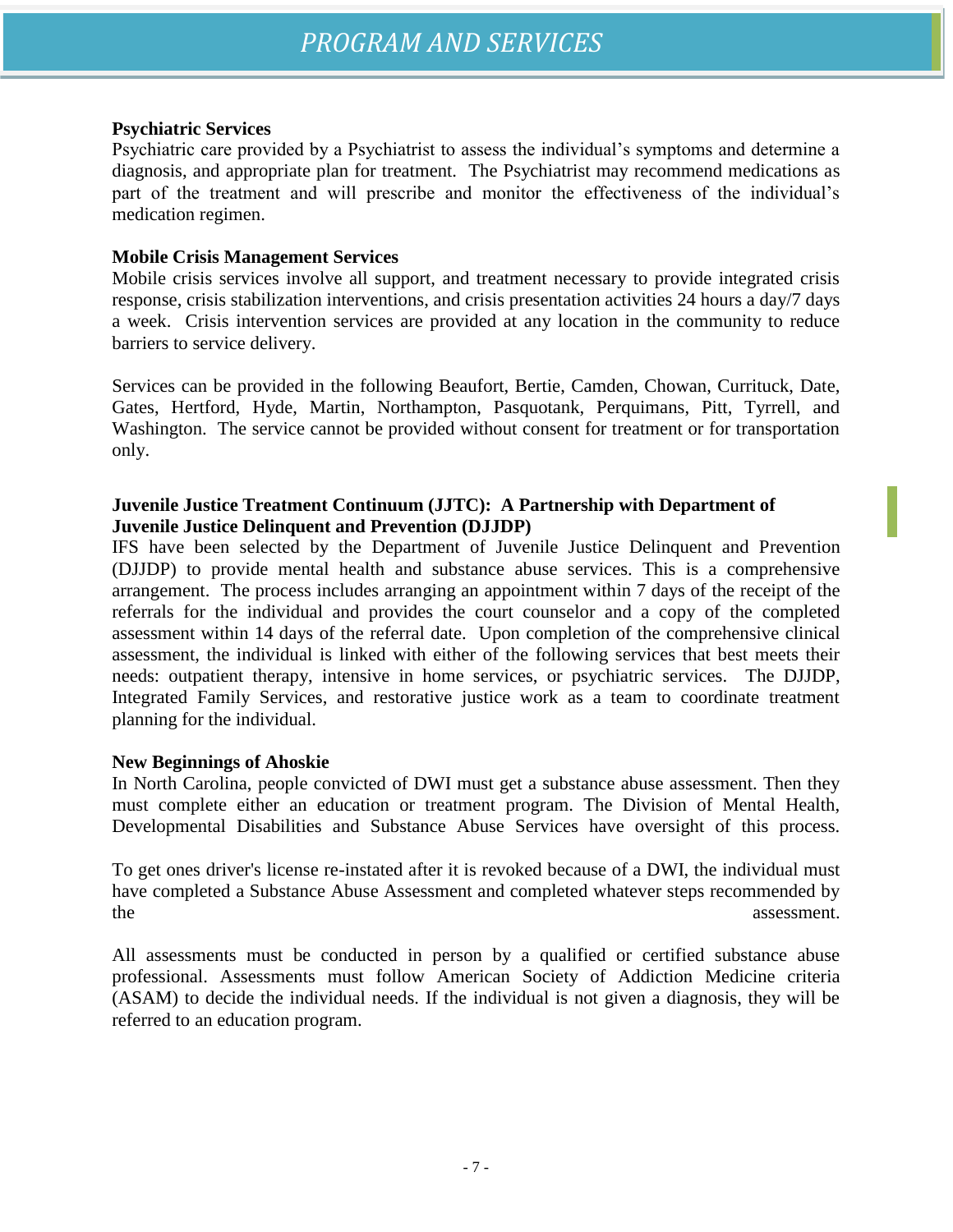| Race             | Consumers     |
|------------------|---------------|
|                  | <b>Served</b> |
| American Indian  | 12            |
| Asian            | 10            |
| African          | 1487          |
| American/Black   |               |
| Hispanic         | 42            |
| Other            | 194           |
|                  |               |
| Caucasians/White | 1025          |
| Pacific Islander | 3             |
|                  |               |
| Total            | 2773          |



| Gender | Consumers<br>Served |
|--------|---------------------|
| Male   | 1404                |
| Female | 1369                |
| Total  | 2773                |



| Age       | Consumers     |
|-----------|---------------|
|           | <b>Served</b> |
| $0 - 5$   | 51            |
|           |               |
| $6 - 17$  | 1381          |
| 18-40     | 675           |
|           |               |
| $41 - 65$ | 594           |
|           |               |
| 66 and up | 72            |
|           |               |
| Total     | 2773          |

| Top 7 Axis I Diagnosis      |     |
|-----------------------------|-----|
| 314.01 Attention Deficit of | 320 |
| Childhood w/Hyperactivity   |     |
| 296.1 Manic Disorder,       | 257 |
| <b>Recurrent Episode</b>    |     |
| 313.81 Oppositional Defiant | 254 |
| <b>Disorder</b>             |     |
| 311 Depressive Disorder     | 248 |
| 296.32 Major Depressive     | 178 |
| Disorder, Recurrent         |     |
| Moderate                    |     |
| 309.81 Post Traumatic       | 114 |
| <b>Stress Disorder</b>      |     |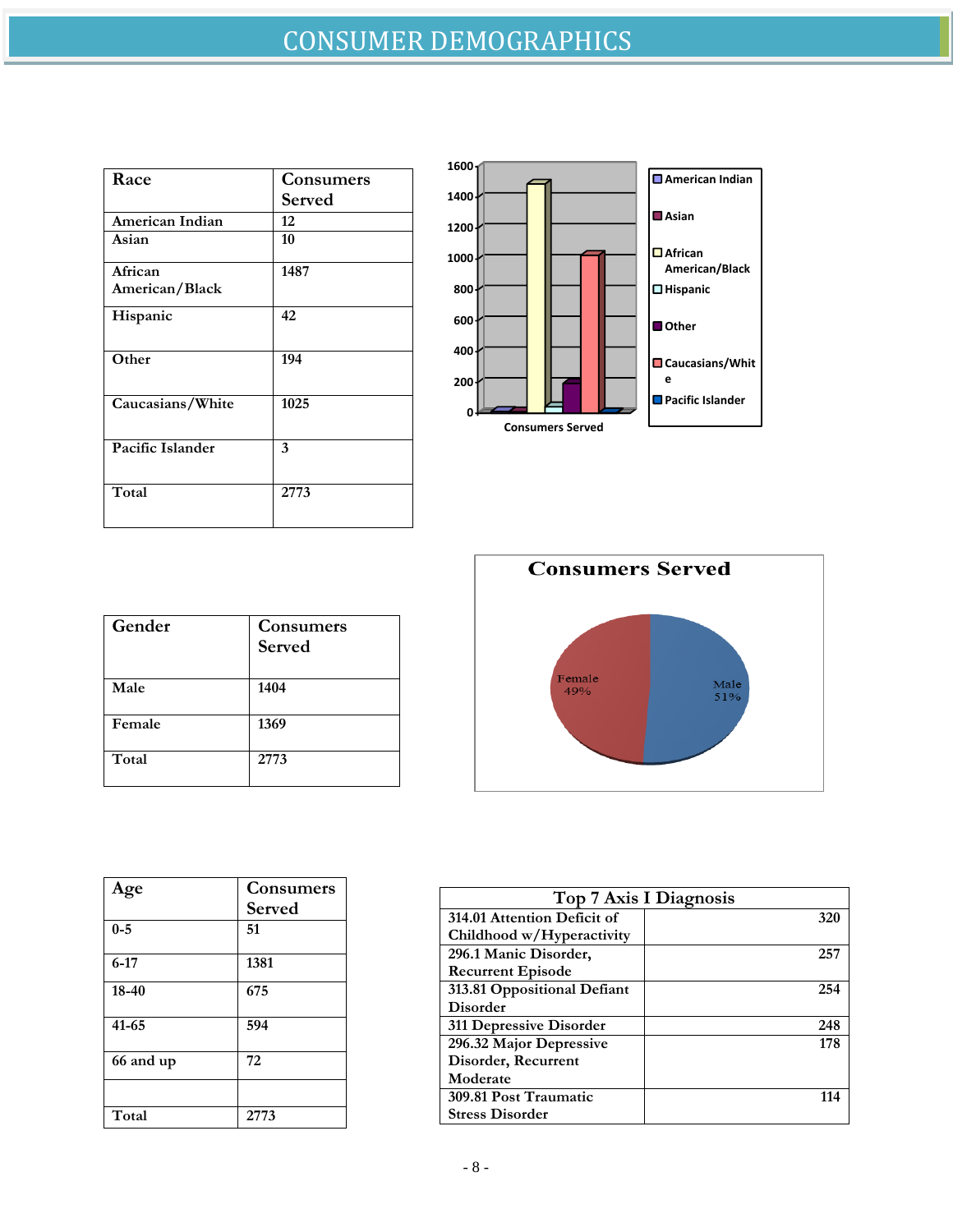| <b>Services Array</b>    | <b>Consumers Served</b> |
|--------------------------|-------------------------|
| Outpatient/Psychiatric   | 1674                    |
| <b>Foster Care</b>       |                         |
| <b>Intensive in Home</b> | 55                      |
| <b>Mobile Crisis</b>     | 1038                    |

| <b>Consumer Attendance</b>                                     |      |                              |      |
|----------------------------------------------------------------|------|------------------------------|------|
| <b>Services</b><br>Completed as $\vert$ No<br><b>Scheduled</b> |      |                              |      |
| Planned                                                        |      | Show/Cancellation/Reschedule |      |
| Outpatient                                                     | 7306 | 3682                         | 3624 |
| Psychiatric                                                    | 7032 | 3430                         | 3602 |



# MOBILE CRISIS DEMOGRAPHICS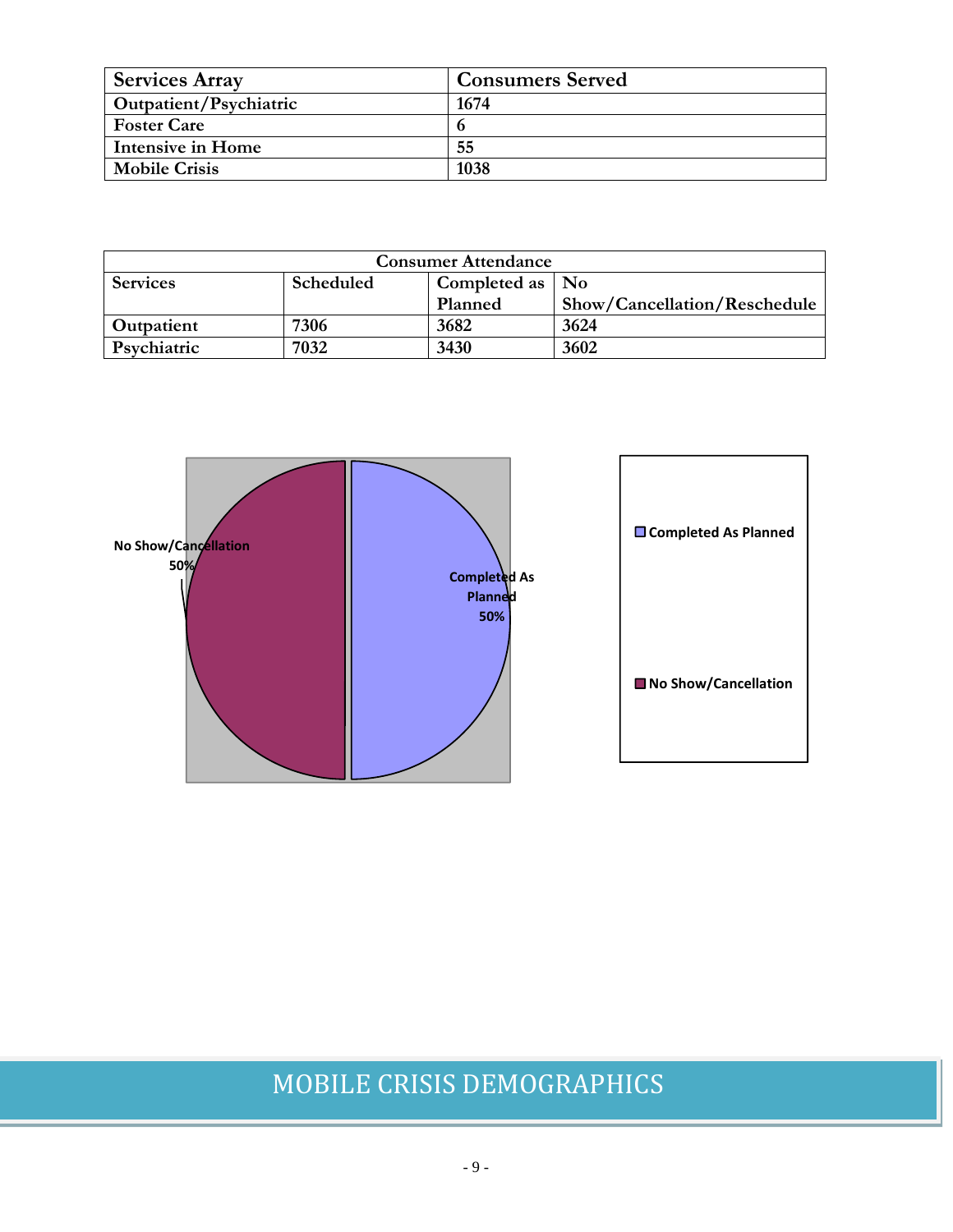|                            | <b>Mobile Crisis Calls</b> |
|----------------------------|----------------------------|
| <b>Counties of Service</b> |                            |
| <b>Beaufort</b>            | 79                         |
| Martin                     | 62                         |
| Washington                 | 32                         |
| Tyrrell                    | 9                          |
| <b>Bertie</b>              | 68                         |
| Gates                      | 12                         |
| Hertford                   | 62                         |
| Northampton                | 59                         |
| Chowan                     | 36                         |
| Pasquotank                 | 143                        |
| Perquimans                 | 28                         |
| Camden                     | 27                         |
| Currituck                  | 137                        |
| Dare                       | 83                         |

| <b>Mobile Crisis Service</b><br>Area                             | <b>Calls Diverted from</b><br><b>Inpatient Facility</b> |
|------------------------------------------------------------------|---------------------------------------------------------|
| Albemarle Area (Camden,<br>Pasquotank, Perquimans,<br>Dare,      | 300                                                     |
| <b>Beaufort Area</b>                                             | 130                                                     |
| <b>Pitt County</b>                                               | 190                                                     |
| Roanoke-Chowan Area<br>(Hertford, Bertie, Gates,<br>Northampton) | 144                                                     |
| Total                                                            | 764                                                     |

| <b>Referral Sources</b>                  |                 |
|------------------------------------------|-----------------|
| <b>Community Agency</b>                  | 36              |
| Court, Corrections, Prisons              | 12              |
| <b>DSS</b>                               | 15              |
| Family                                   | 130             |
| Family, Friends                          | 76              |
| <b>Group Home</b>                        | 4               |
| <b>JJTC</b>                              | 2               |
| Law Enforcement                          | $\mathbf{1}$    |
| <b>LME</b>                               | 63              |
| <b>Mental Health Provider</b>            | 17              |
| <b>Mobile Crisis</b>                     | 41              |
| Nonresidential Treatment/Habilit Program | 1               |
| Nursing Home, Board & Care HME           | $\overline{2}$  |
| Other                                    | $\overline{71}$ |
| <b>Other Healthcare</b>                  | 16              |
| Other Outpatient. Non-state Facility     | 7               |
| Primary Care Physician (PCP)             | 16              |
| Private Physician                        | 8               |
| <b>Psych Services-General Hospital</b>   | 6               |
| <b>Schools</b>                           | 115             |
| Self/No Referral                         | 265             |
| <b>State Facility</b>                    | 3               |
| <b>Veterans Administration</b>           | $\mathbf{1}$    |
| Walk In                                  | 1               |
| Total                                    | 1038            |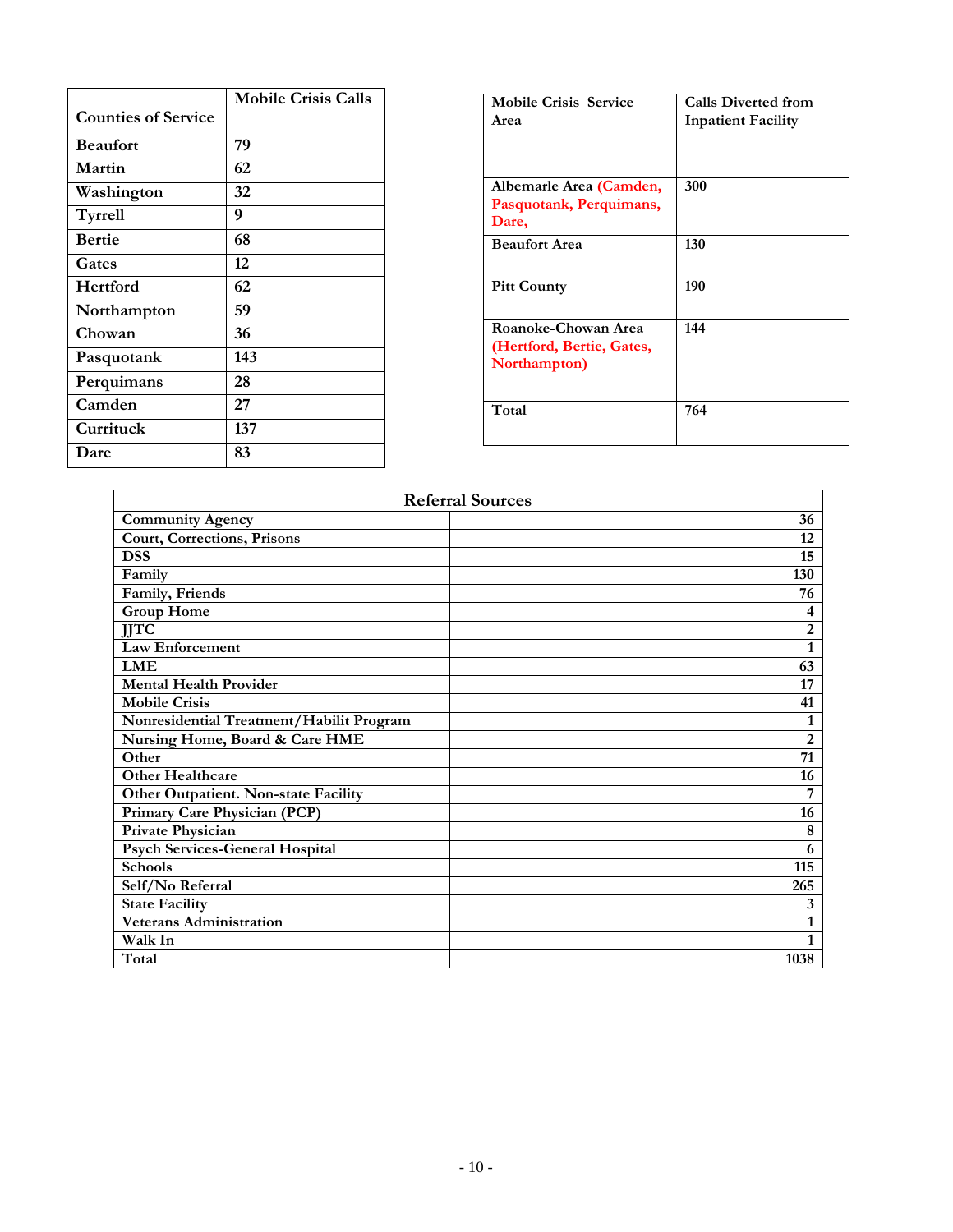# *ANNUAL PERFORMANCE*